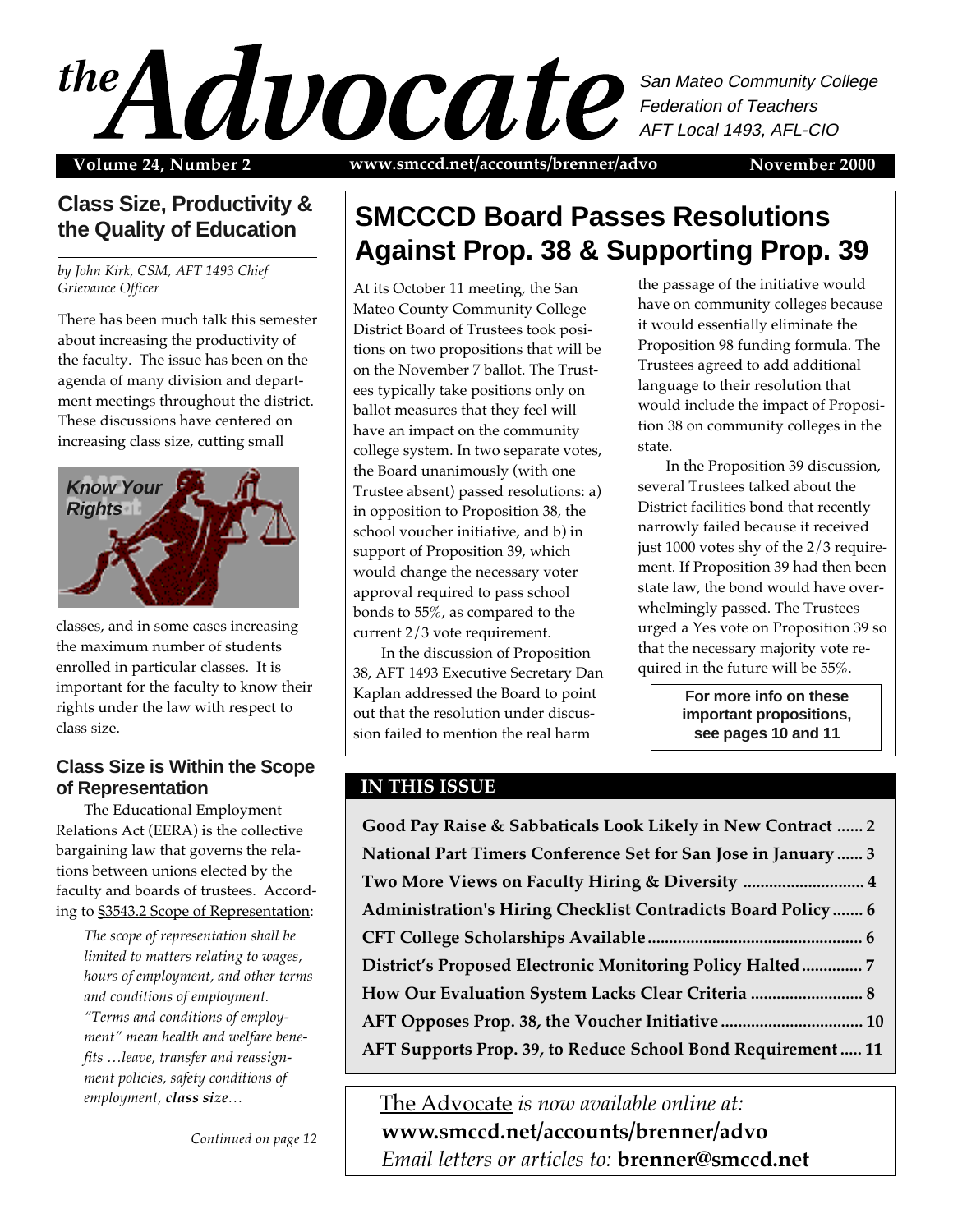# the **Advocate**

**San Mateo Community College Federation of Teachers AFT Local 1493, AFL-CIO**

1700 W. Hillsdale Blvd. San Mateo, CA 94402 (650) 574-6491

**Editor:** Eric Brenner, Skyline, x 4177

**Editorial Board** Eric Brenner, Skyline, x 4177 Dan Kaplan, x 6491

**Co-Presidents** Katharine Harer, Skyline, x 4412 Joaquin Rivera, Skyline, x 4159

**Vice President** Bess Chandler, Skyline, x 4286

**Secretary** George Goth, Skyline, x 4390

**Treasurer** Anita Fisher , CSM, x6383

#### **Chapter Chairs**

Bess Chandler, Skyline, x 4286 Pat Deamer, Skyline, x 4217 Romelia Thiele, Cañada, x3211 John Searle, CSM, x6607

#### **Executive Committee Reps.**

Nina Floro, Skyline, x 4 243 Rick Hough, Skyline, x 4193 Anne Nicholls, Cañada, x 3293 Karen Olesen, Cañada, x 3415 Mary Valenti, CSM, x 6194 Linda Vogel, Skyline, x 4289 Shaye Zahedi, CSM, x 6240

#### **Part-timers Reps.**

Carol Hansen, CSM, x 6677 x 9267 Paddy Moran , CSM, x 6677 x 9245 Patricia Palmer, Sky, x 6889 x 9418

**Chief Grievance Officer** John Kirk, CSM, x 6386

**Executive Secretary** Dan Kaplan, x 6491

#### 2 **the Advocate** MOVEMBER 2000 **THE PRESIDENTS' PERSPECTIVES**

## **New Contract Settlement Is Close: Good Pay Raise Plus Sabbaticals Look Likely**

*photos by Jeanne Angier*

photos by Jeanne

*by Katharine Harer and Joaquin Rivera, AFT 1493 Co-Presidents*



Greetings! We are a session or two away from agreeing on a contract settlement for the year 2000-2001. We are looking at a figure of approximately 5.3% with 5% clear on the salary scale, along with an increased benefits cap, a **full** vision care program, an improved life insurance package with added "quality of life" benefits **AND** the reinstatement of a sabbatical leave program. None of this is confirmed as of the date of this column, but it reflects our recent discussions with the District.

We feel very good about where we appear to be in this long and arduous negotiations cycle. There are many loose ends that still need to be cleaned up and some issues, such as Distance Learning and productivity enhancements, will almost certainly be postponed until next year's round of negotiations due to their complexity. (The District/AFT Joint Committee on Technology and Distance Learning has only met two times so far and is just getting started in its work.)

#### **Anonymous Anti-Union Flyers**

In the last few months since school started up, a couple of different antiunion flyers have been randomly distributed at the three colleges. These flyers were unsigned, and no one has contacted any AFT representatives to discuss these particular concerns. We invite the writer(s) to call us, meet with us or write an article for the *Advocate*, but with no names attached, it's difficult to carry out this invitation.

The two flyers critique the AFT's role on a variety of issues and ended with the "catchy" phrase: "Throw The Bums Out!" We tried to address some of the issues from the first flyer in the last *Advocate*. We'd like to offer some clear explanations of the overly simplified information in the second flyer. Here, the contract settlements for two community college districts, Contra Costa and Foothill, were compared to SMCCCD's projected 5.17% increase (as reported in the last *Advocate*).

First of all, the main source of unrestricted monies for community colleges comes from COLA (the state cost of living allowance) and growth. Districts such as Contra Costa and Foothill are growing, unlike our district which is experiencing declining enrollment, and these districts, therefore, receive growth monies from the state. Secondly, Foothill's successful bond measure has also helped improve that district's finances. Finally, looking at the specifics of each of these settlements, Contra Costa added co-payments to their Kaiser plan and this savings was added to their salary schedule, while Foothill's agreement included a restructuring of their salary schedule, which in effect, moved everyone up a step. This step increase was added to their 3.67 COLA increase when calculating their total settlement. Step increases in our district (for all those who receive them this year) are above and beyond our total contract settlement. (Again, we expect our COLA increase to be 5% on the salary schedule).

#### **Electronic Monitoring Frozen**

The District's proposed electronic monitoring policy has been put into temporary limbo, and we'd like to think that this was a direct result of the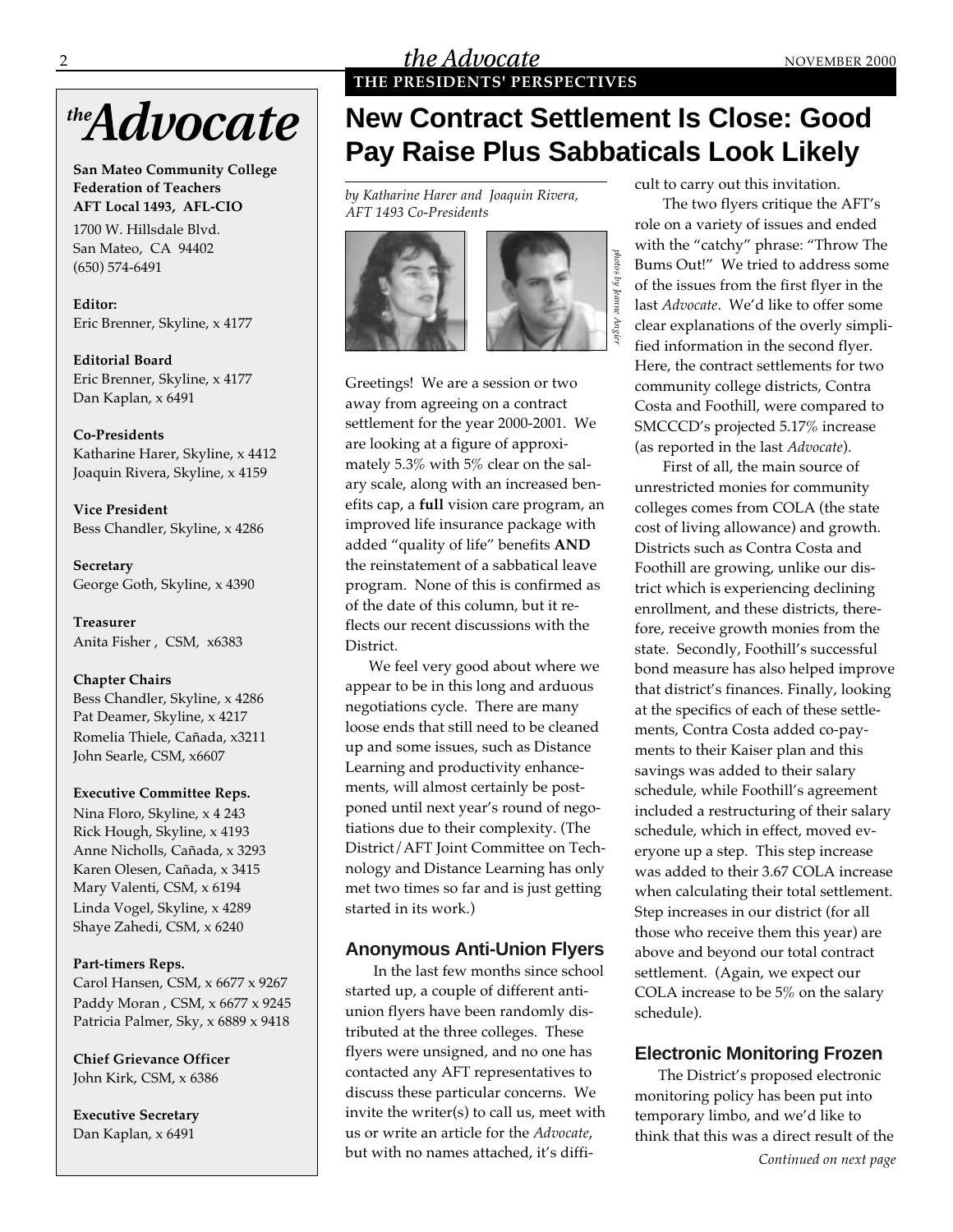#### **LETTER TO THE EDITOR PART-TIMERS**

#### **Confusing Data on Hiring**

There are two technical issues I would like to raise regarding Kate Motoyama's article "Is Hiring Goal Diversity or Equality?" in the September-October issue of *The Advocate*.

a) The numbers in the table are either misleading or simply incorrect. The entries in the 'FT Faculty Hires' column sum to 100%. This is as they should since, if all the races are represented, the sum of the parts should be the whole, or 100%. However, the sum of the entries under the column labeled 'Applicant Pool' is only 86.16%. I can find no simple reason for this (such as a reversal of digits or the dropping of a leading 1), but the effect, in essence, is to make it seem as if the 'White' applicants get considerably more (79%) of the jobs than they deserve if hiring were neutral with respect to race (67%). Since close to 14% of the applicant pool is missing, it could be that 'White' applicants are getting fewer jobs (79%) than they deserve simply on the basis of their percentage of the pool  $(81\% = 67\% + 14\%).$ 

b) More serious, at least to a physics teacher, is the statement in the paragraph following the table that "it is hard to construe this pattern of hiring particularly as it pertains to minority staffing - as constituting significant

#### **Presidents' Perspectives**

#### *Continued from previous page*

AFT's and the Academic Senate's protests of last semester. (See article on page 7 for a complete report).

The Academic Calendar Committee has proposed a calendar that's a virtual roll-over for 2001-2002 with continued research into new and different approaches to the school year for the future. The calendar committee could use more input from faculty; if you're interested in getting involved, or just giving input, contact Bess Chandler at Skyline, our AFT representative to the committee.

#### NOVEMBER 2000  $the \,A dvocate$  3

### **National Conference on Part-Timers To Be Held in San Jose in January**

As reported in the last issue of *The Advocate*, the California Part-Time Faculty Association (CPFA), representing the interests of 30,000 community college contingent faculty statewide, will host a National Conference on Contingent Academic Labor in San Jose, California, January 12-14, 2001. In association with the Coalition of Contingent Academic Labor (COCAL), which has sponsored earlier conferences in Boston and New York, CPFA is organizing the third national COCAL conference, the first such

progress in diversifying the ranks of the full time faculty." It is, in fact, *IMPOSSIBLE* to determine anything about the progress, be it significant, insignificant or backwards. Progress implies some change with respect to time. We have data from only one point in time, November 1999. Unless we are also given data from a time in the past, it is impossible to calculate change. Just because you are someplace, it doesn't mean you know how fast you got there.

George Goth Science/Math/Technology Division **Skyline College**

#### **Election Help Needed**

And — as the election draws nearer, we urge you to help with two campaigns that directly impact education: No on Prop. 38, the Voucher Initiative and Yes on Prop. 39, the School Bonds Initiative. We have colorful buttons, flyers, and opportunities for you to help with phone banking through the San Mateo Labor Council (free dinner and good company guaranteed!). Please offer your help — public educators can't afford not to.

Last, but certainly not least, we're looking for an AFT Coordinator for Part-Time Issues. Kathleen de Azevedo conference on the West Coast.

The American Association of University Professors (AAUP), UC-AFT Lecturers, and the CFA Lecturer Caucus are already committed as co-sponsors of the Conference, with additional major academic and labor group sponsors to be announced shortly.

Among those expected to speak and/or lead breakout groups are Jane Buck, newly elected President of the AAUP, Gary Zabel who helped organize the successful efforts at UMass Boston, and Joe Berry, organizer in the Chicago area. Also expected will be state and national legislators, representatives from contingent labor organizations, and a few surprises. .

 The Conference is thus likely to be the agenda-setter for a true national breakthrough for contingent labor. Future announcements will set out the complete Agenda and Speaker List.

 For further information, contact: Mary Ellen Goodwin, Conference Steering Committee Chair, CPFA, 408.378.7888, megsplace@earthlink.net or Chris Storer, Executive Council Chair,

CPFA; 650.949.2287, cms2425@tiptoe.fhda.edu

Feinblum has had to step down from the position because of time conflicts. This is a job that is essential for the representation of part-timers; the parttime coordinator advocates, networks locally and statewide, and helps with negotiating part-time concerns. There is a respectable stipend attached to the position as well as substantial support from the AFT office. If you're parttime, concerned and would like to be more involved in the union, please call Dan Kaplan at 574-6491and let us know you're interested in the position. ■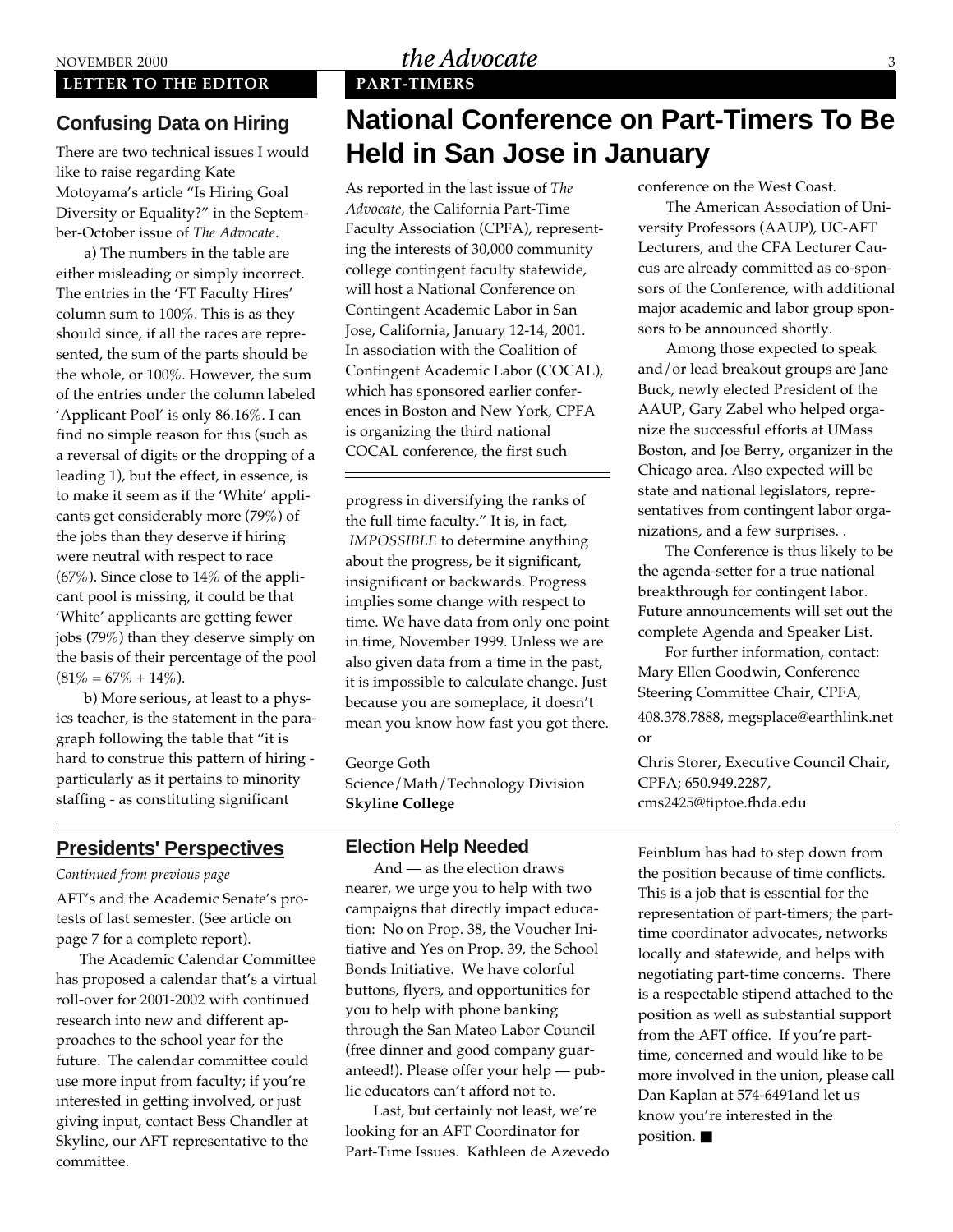#### **VIEWPOINT**

### **Two More Faculty Views on Diversity and Hiring Processes**

*by Walter Owyang and Jacqui Phillips, Cañada*

As faculty who have been involved in a wide-range of committee processes on campus and in the District, we wish to address the issues presented by Paul Roscelli, a Cañada College faculty member, in the San Francisco Chronicle on August 28, 2000. (A different version of Roscelli's piece was printed in the last issue of *The Advocate*. –Ed.) Events that occurred in 1999 during the selection process for a faculty member were well within the spirit and the letter of the Selection Procedures for Faculty adopted by our District. The "diversity" issue in that process was not one of "color or gender". The committee reviewed all the applications that were submitted a second time, not just those identified as "diverse," and the committee and the past-president at the time heard Paul's concerns. Finally, a person selected by the committee in the first review of the applications was to be offered the job had they not already taken a job elsewhere.

Since we know this to be true, we can only assume that Paul's concerns printed now about an incident that happened more than a year ago during the tenure of a very different administration really refer not to that event as such but to the general concept of affirmative action in hiring. Paul seems to think that, when our hiring processes respect the contribution of the "whole person" to our faculty and the needs of our students as "whole people," we are in danger of losing "merit" in our faculty hires. We do not believe that this is true.

We have developed these viewpoints together, but in the hope of not "committeefying" them by trying to write one document, we have decided to include both of our statements. We hope that they make a positive contribution to the continued discussion

about the merits of diversity and the hiring practices that the California State Community College System, the San Mateo County Community College District and Cañada College follow.

### **Diversity Has Merit**

#### *by Walter Owyang, Cañada*

I have been teaching psychology fulltime in the District since 1970, and have experienced the ebb and flow of trends and policies. Changes have occurred with the student population, college budgets, the makeup of surrounding communities, political climate, etc. One of the strengths of Cañada is its multicultural environment, by which I mean the presence of significant numbers of women and persons of color at every staff level. We may not mirror exactly our student mix or the South County mix, but there is representation. Related to this point, the U. S. Census Bureau reports that, for the first time, California is 50.1% Non-White and 49.9% White in ethnic heritage. Perhaps some citizens find this fact disturbing, and become resentful about "all those minorities" populating the state. In fact, there is nothing disturbing about this growing diversity. Instead there are numerous reasons why diversity in many areas not just gender and ethnicity—has merit.

In the natural world, diversity abounds. The beauty of the forests, mountains, oceans, all life forms, and the skies above provide ample testimony to unique and delightful variations. Nature abhors uniformity. Only production lines praise sameness.

On the last occasion when you went out to lunch or dinner, did you patronize the same restaurant or savor the same cuisine as the previous time? Not likely. Why? Because you or your fellow diners wanted to try something different. The Bay Area is blessed with

so many interesting and colorful places to eat that you could dine at an unusual setting each night for a year and not exhaust your choices. Variety is spice.

In the business world, corporations very rarely rely on one product to generate profits. As success builds for an item, executives wisely explore new product lines for wider customer loyalty and to keep one step ahead of competitors. It is just good business sense to expand and grow one's enterprise. Diversify, diversify. Hamburgers today, chicken sandwiches tomorrow!

As an investor—whether in a 403(b)(7) plan, IRA, Keogh, or nonretirement plan—you should not put all your money in one asset class. This is a cardinal rule. Depending on your age, financial goals, health, tolerance for risk, among other things, the longrange investor will put his eggs in different baskets and in different amounts. Good financial planners always advise their clients to diversity their money.

In academic life, we cannot be provincial and ignore the global economy. Our children, our students, and we ourselves have been affected by worldwide events, ranging from border disputes to investor panic. By adding skilled faculty and staff who reflect the women and ethnic cultures surrounding our local, state, and wider communities, we are preparing our students well, not only for academic excellence, but also for intercultural competency. We are not hired to teach a particular segment of the student body. No, we teach all students and share the knowledge in our disciplines, the lessons of our cross-cultural experience, and an attitude of tolerance for differences. Diversity does have merit, it is part of life, it is stimulating, it is prudent, and it is good for education.

The recruitment, screening, inter-*Continued on next page*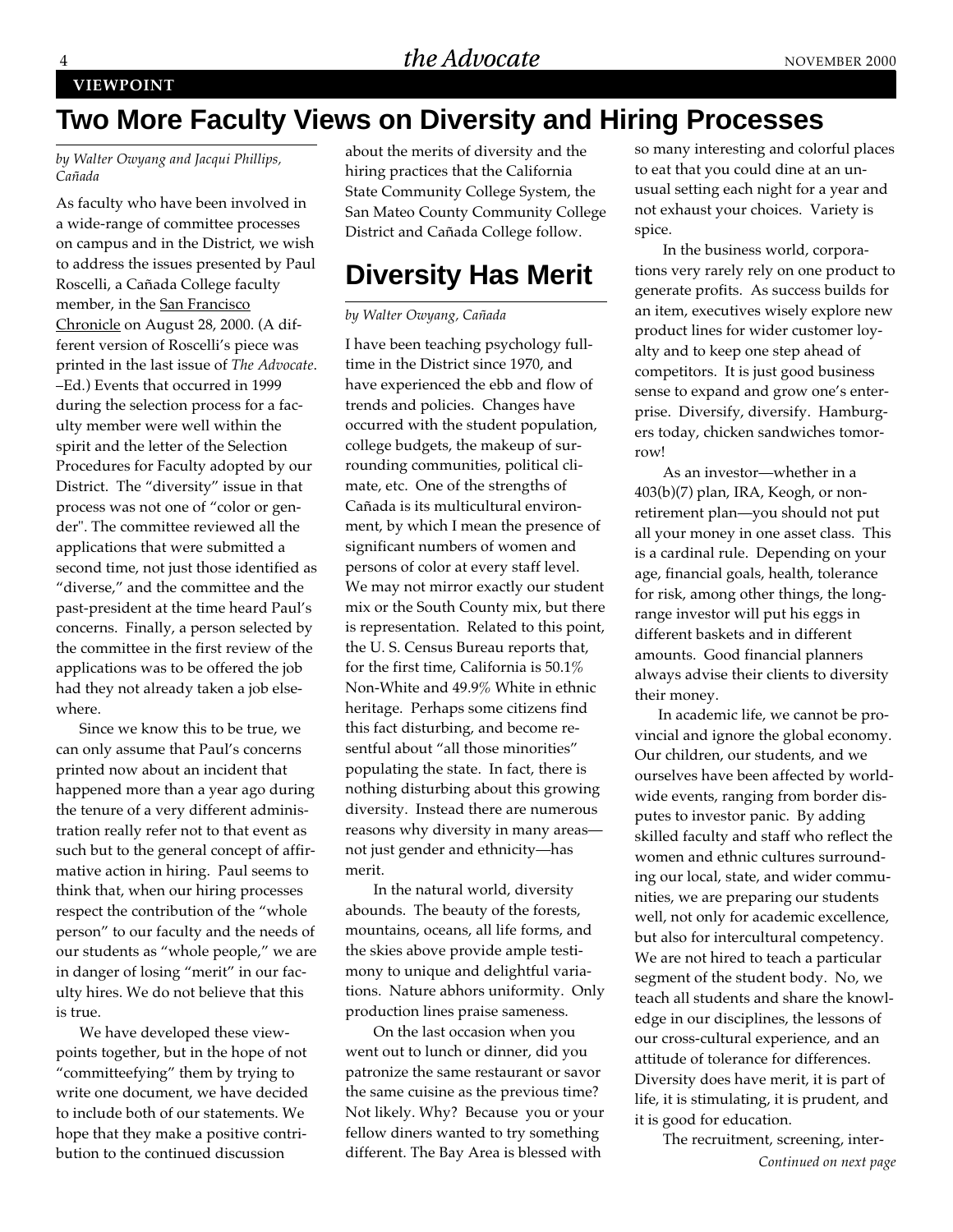#### **VIEWPOINT**

### **How Our Hiring Procedures Benefit Us All**

*by Jacqui Phillips, Cañada Academic Senate President*

As we all know, the California Community College system of which we are a part is committed to following affirmative action guidelines in hiring (**Title 5, #53000-53012**). Procedures approved by our Board also follow these guidelines (**Selection Procedures for Faculty, San Mateo County Community College District**), but should we be? I suppose a court somewhere may decide the legality of our policies in the future. In the meantime, we are here, doing our job, making every effort to hire the best faculty we can and to prepare our students for the best lives they can have in our world today. Whatever decisions are made in the courts, I believe that following hiring policies which assure diversification of our employees is an ethical and moral choice that we make for our students, ourselves, our colleges and our communities. Following guidelines that assure fairness does not compromise our hiring process or the quality ("merit") of the faculty that we hire, but enhances it.

Helping people to learn is complex and involves much more than presenting discipline information. Faculty must motivate community college students to attend class, to read, to write, to listen to and research varying viewpoints, to examine their own values, biases and learned responses, to stretch their own experiences and values and to both adjust to change and to

#### **Diversity Has Merit**

viewing, and hiring processes in the District may not be without flaws, but in the main these have permitted highly competent employees to join us as educators. There is always room for improvement in these procedures. My thirty-first year with the District will continue to be, well, diverse. *Continued from previous page*

change themselves. Our teachers need to be both discipline experts and role models in this entire process of lifelong learning.

The issues that really need to concern us are how we meet the needs of our students now and in the future. And who are our students? What should they expect from a quality community college education? How can we meet the challenges that face us in offering them the education that they deserve? The answers to these questions change as we continue to fulfill our role in our community. Our responses to these questions are what really make a difference in the lives of our students.

However, no matter how we answer these questions, the fact still remains that all of us must learn to respect and honor difference— in nature, in ideas, in approaches—in fact, difference in all things. And we must do more than learn. We must practice honoring cultural, linguistic, sexual, physical and ideological differences in our schools, workplaces and communities. What better place to begin this process than in classrooms with a faculty rich in differences. Everything we do and are is reflected in our classrooms, our workplaces, our communities and our democratic society. Isn't this part of what we are also trying to teach our students?

I truly believe that we hire faculty at Cañada College because they are the most qualified to fill the positions that we have available. Because we realize that education is an exchange between a faculty member as a whole person and a student as a whole person, we also realize that hiring is a complex responsibility. Selection committee members are also whole people who bring not only their expertise, but also a wide-range of personality traits into the hiring process. Let's not kid ourselves. Each of us carries our pasts, our conscious efforts, our subconscious

tendencies, our biases—the whole breadth of who we are— into the process when we read the applications that are submitted to us in the selection process. We are all "imperfect" in some very perfect and human ways. Therefore, we all need to ask ourselves and be asked to examine our choices carefully when deciding who is going to be interviewed for faculty positions. I believe this examination is essential because we are not really choosing for us, our selfish selves, but for our students. It is our students who must sit with the people we hire, and with them do one of the hardest jobs there is—learn.

Certainly, choosing faculty to fill the few positions that we have is a responsibility and learning experience that we take on as faculty. While members do not always see eye-to-eye, every effort is made to reach consensus and a common ground in our selection processes. I acknowledge that this is tough, and that sometimes members do not always feel that they "get their way." Although people have legal rights within approved policies to act as they do, their actions are not always easy to swallow. However, we are all human and I believe that we do the best that we can.

*Continued on page 6* Finally, it practically goes without saying that there is always room for improvement in our hiring. We have all heard examples. It is common knowledge and has been for some time that our hiring needs to be reviewed and overhauled. In fact, Barbara Beno, Acting Assistant Chancellor, Employee Relations and Human Resources, has been leading an effort since July to review all of our Human Service policies, procedures and practices for all employees in the district. She is currently interviewing faculty, attending meetings at our colleges and taking all the steps necessary to insure that revisions take place through our established consultation processes to correct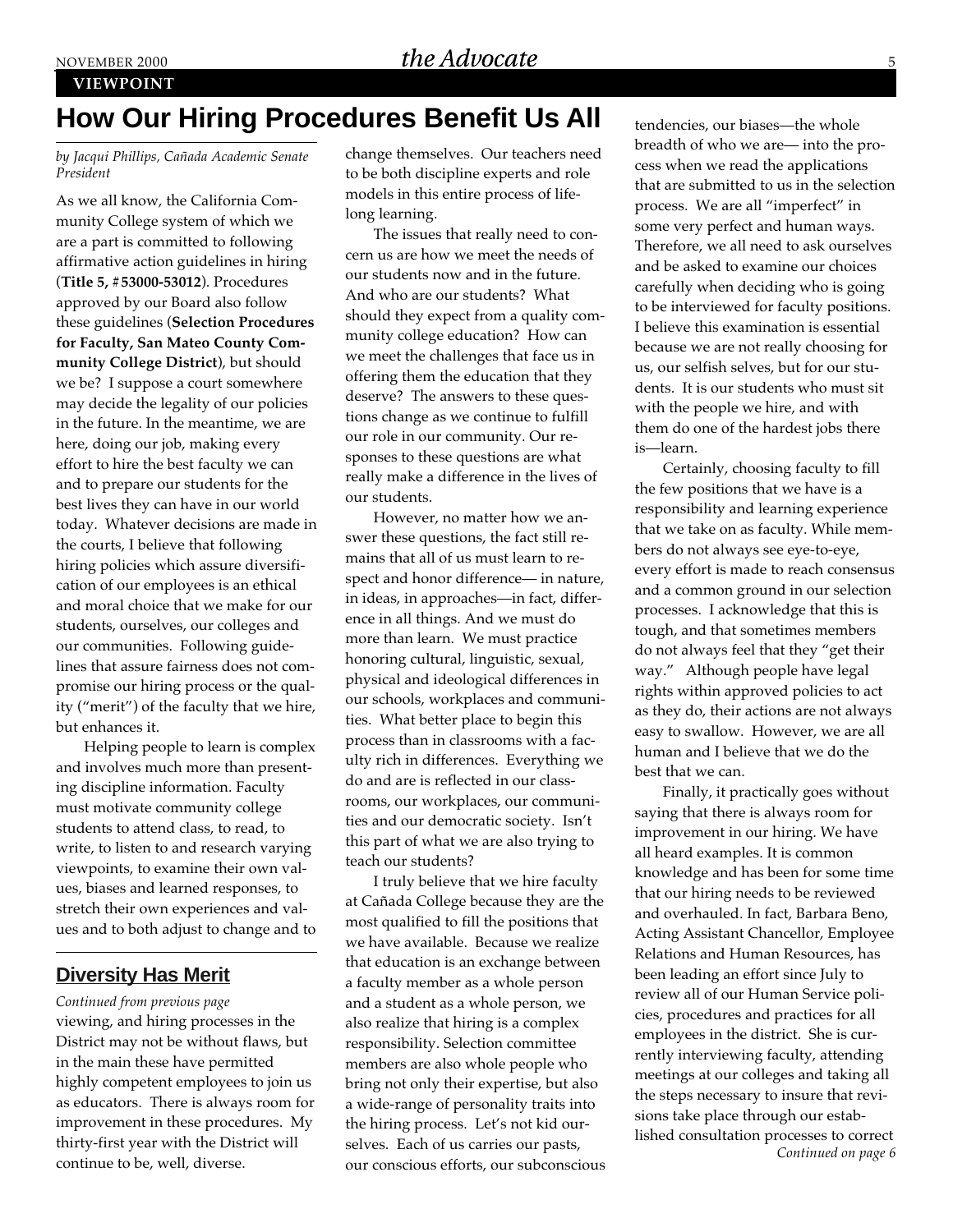### **Administration's Hiring "Checklist" Contradicts Approved Procedures**

*by Mike Williamson, Skyline Academic Senate President*

The Skyline Academic Senate (AS) has continued to pursue clarification of the faculty hiring process and practice. In the May 2000 issue of *The Advocate*, Tom Sullivan of the Language Arts Division documented a hiring process gone awry. For the duration of that semester and in meetings during the summer it became clear that faculty and some administrators were speaking a "different language" with regards to hiring practice. That different language was different documents with contradictory procedures. The Board approved "Selection Procedures for Faculty" was well known to faculty serving on screening committees, but some administrators were referring to a document titled, "Applicant Selection Procedures: A Checklist". This checklist differed from the Board approved policy in both spirit and content. The District Human Resource Department in June of '98 apparently had written that checklist.

#### **Hiring Process Benefits Us**

#### *Continued from page 5* problems.

However, affirmative action guidelines will and should be followed. The fact remains, whether some folks like it or not, that the experience of living, learning and participating in life successfully in the Bay Area not only requires people with many differences from many different cultures to share their differences and their power, but requires them to compromise and face change. The degree that we do not do this diminishes us all. The degree that we do it and help our students learn to do it is our true "merit." Faculty members who bring a wealth of diversity with their many other qualities enrich not only our students, but us all. ■

Connie Beringer, Skyline College AS Vice President, and I brought up these discrepancies in meetings with President White, at College Council, and during writing of standards for the

*The District Academic Senate passed an emergency resolution requesting "use of the checklist be terminated immediately"*

Accreditation Self-Study. The District AS, at our first meeting, discussed the issue and passed an emergency resolution requesting "use of the checklist be terminated immediately". President White has assured the Senate that the checklist will not be used in hiring new faculty. She also assured me that Barbara Beno, Acting Assistant Chancellor, Employee Relations and Human Resources, had been asked to look into hiring process and practice discrepancies. She attended the Sept. 27 Skyline College Council meeting to update members. At that meeting I perceived her timelines and methods for soliciting input as unrealistic. I invited her to the District AS meeting of Oct 9 so that we could articulate our specific concerns over what had transpired and also state in no uncertain terms that any changes in policy must involve the shared governance process.

As of this writing, I am not assured that I have actually seen an original, accurate and signed Board Policy on Faculty Hiring.

#### **Suggested Steps Toward Resolution**

My suggestions are:

• Call for a meeting of all stakeholders. This must include College Presidents, AS, Union and District HR folks. The original Board approved policy on

#### **CFT College Scholarships Available to Members**

The Raoul Teilhet Scholarship was established by the CFT at its 1998 State Convention. Scholarships are available to high school graduating seniors (whose parents or guardians are AFT/ CFT members) planning to attend community colleges, four year colleges or universities, and trade, technical or art schools. The award grants for the 2001-2002 academic year will be a maximum of \$1000 for students attending two-year schools and \$2000 for those attending four-year colleges. The award is for one year only.

Awards are based on factors which may include academic achievement, financial need, special talents and skills, participation in extra-curricular activities, community service, and the required essay.

The Scholarship competition for this year will open October 1, 2000 and close January 31, 2001. All applicants will receive notice of their status by April 20, 2001.

Applications may be obtained by calling the AFT office at x6491. You can also obtain a copy of the application from the CFT website at: http://www.cft.org. ■

hiring procedures and any board approved Rules and Regulations pertaining to hiring must be distributed. We all need to be speaking the same language!

After all groups are clear what is Board approved policy, if, and only if, it no longer meets legal requirements or all groups agree that changes need to be made, send it through the shared governance process.

We must also insure that practice follows procedure and that practice is consistent throughout the District.

My thanks to the Skyline Language Arts Division for their persistence with this issue. ■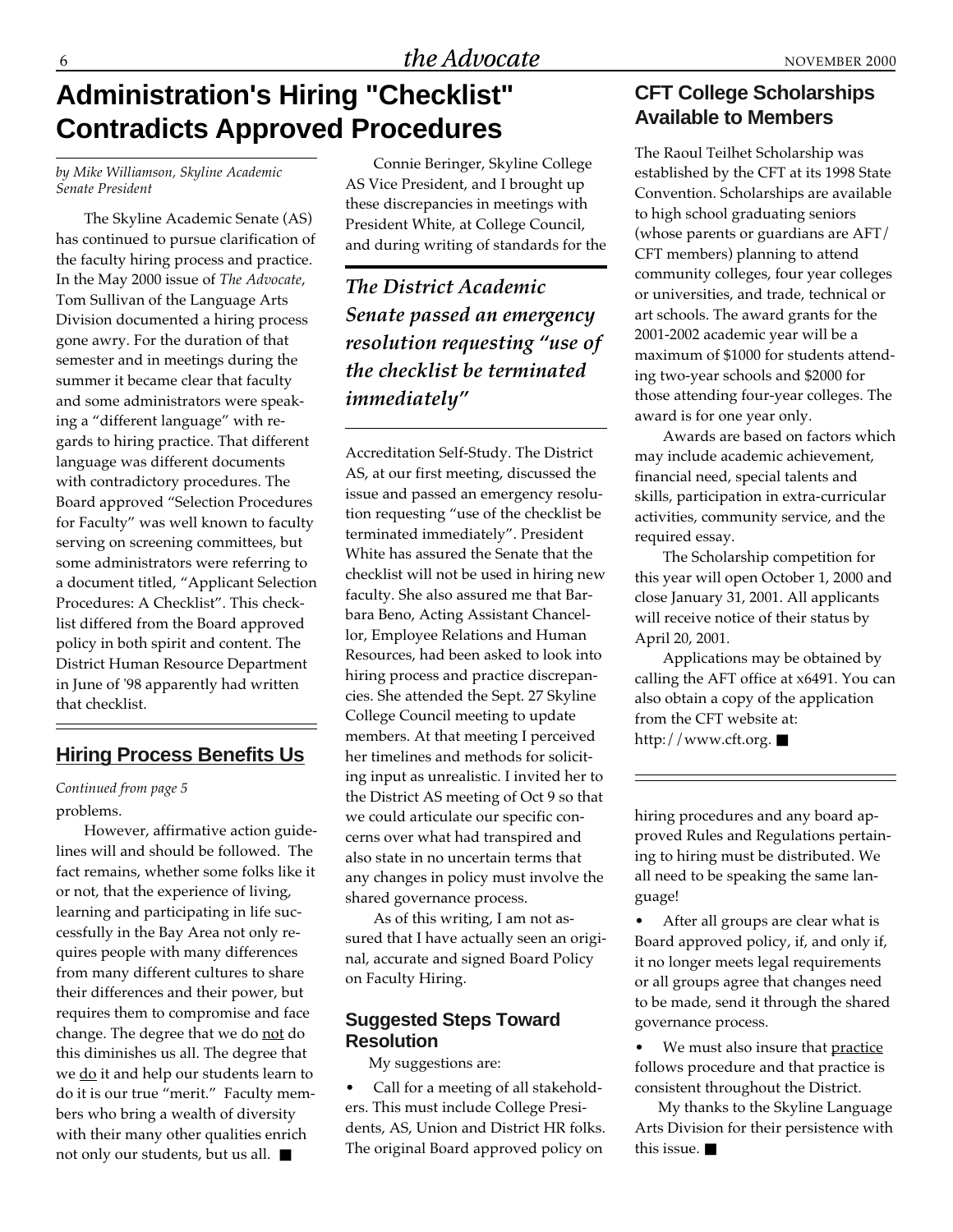#### NOVEMBER 2000  $the \,Advocate$

**POLICY ON USE OF DISTRICT COMMUNICATIONS SYSTEMS**

### **District Finally Withdraws Proposed Surveillance Policy**

#### *by Dan Kaplan, AFT 1493 Exec. Secretary*

At the November 1, 1999, meeting of the District Shared Governance Council, the administration distributed a draft of proposed revisions to the District's "Policy on Use of District Communications Systems". Included in the proposed revisions to the District's communications policy was the following language: "Electronic communications are not private. In the course of network maintenance or monitoring, the activities of individuals using the electronic communications systems may be monitored. The District reserves the right to conduct audits involving employee use of electronic communications systems." The District's proposed new policy also stated: "Anyone using the electronic communications system expressly consents to such monitoring and is advised that, if such monitoring reveals possible evidence of criminal activity, authorized personnel may provide the content of such monitoring to law enforcement and national defense agencies as appropriate."

#### **Changes in Communications Policy Should Be Negotiated**

Shortly after the proposed revisions became public knowledge at the November Shared Governance Council meeting, both the AFT and the CSM Academic Senate made their views known. The AFT argued in the pages of the December *Advocate* that the proposed policy "directly undermines our academic freedom and right to privacy in its policy on 'random monitoring' of faculty electronic communications." The AFT further informed the District that the proper place to discuss the proposed revisions to the District communications policy was under the purview of contract negotiations.

Kate Motoyama, then Academic Senate President at CSM and now District Academic Senate President,

drafted a concept paper, "Proposal to Revise Policy on Use of District Communications System: An Academic Senate Perspective." This paper "expresses two concerns of the Academic Senate" regarding the proposed revisions: "first, the proposed policy's effect on academic freedom and privacy rights; and, second, the need for appropriate consultation on the proposed policy prior to seeking Board approval." The concept paper also states that the AFT should "be consulted…to ensure contract language which creates and implements due process that deals with confidentiality…and the effect of technology on privacy."

#### **AFT & CSM Senate Both Protest Proposed New Policy**

The threat of "random monitoring"—what would amount to electronic surveillance of the faculty and staff in this district—brought the AFT and CSM Academic Senate into quick agreement on how to proceed. On November 23, 1999, the CSM Academic Senate voted to unanimously endorse Motoyama's concept paper, which stated in its introduction: "The Governing Council of the Academic Senate of College of San Mateo and our faculty union colleagues, AFT Local 1493, agree that the proposed policy changes affect academic, professional, and collective bargaining matters and require significant faculty discussion and consultation".

On January 19, 2000, AFT Local 1493's attorney, Robert Bezemek, sent the District a legal argument that maintained that the District's proposed changes in their communications policy were entirely negotiable, and that failure to meet this obligation could result in the filing of an unfair labor practice charge with the Public Employees Relations Board. (The text of this letter may be found on *The Ad-* *vocate* webpage at www.smccd.net/ accounts/brenner/advo.) The District, in turn, asked County Counsel for her response to the AFT's legal argument.

Since the AFT's letter was sent to the District last January, the AFT has been waiting for a response from the District. Since that time the communi-

*the District still refuses to state explicitly that electronic communications are private and confidentiality is assured when using the District's systems*

cations issue has been discussed from time to time in the District Shared Governance Council, but always briefly and in the context of waiting for County Counsel's response to AFT's legal argument. More than once, it was stated that a response would be forthcoming soon.

Now, finally, after a wait of almost 9 months, the AFT has received the District's response to the January 19 letter. But the response did not come from County Counsel. It came from the District in a September 27 letter from Dean of Special Projects Paula Anderson to AFT 1493 Executive Secretary Dan Kaplan. The letter states, in part: "Our Internet provider, 4CNet, is in the process of revising their provider policy. There is a possibility that the revised policy may require subscribers to have an Electronic Communications Policy that meets 4CNet requirements." (Actually, 4CNet already has an "acceptable use policy" concerning email that raises serious concerns about academic and personal privacy issues, and apparently the District signed on to this at the time they became a "customer" of 4CNet—even though this "acceptable use" policy is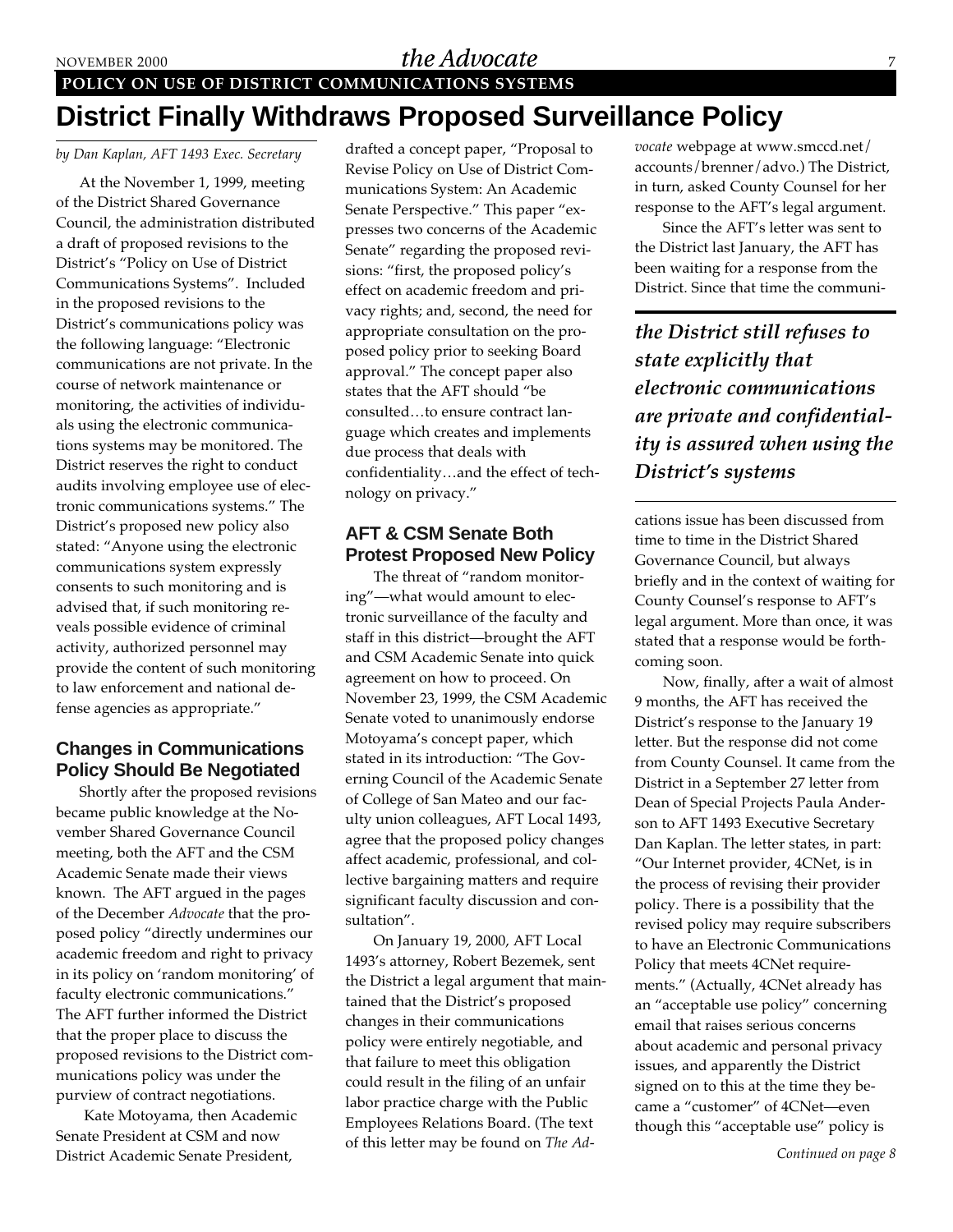### **How Our Evaluation System Lacks Clear Criteria: An Illustration**

*by Bob Hasson, CSM*

#### **A Dialog Illustrates Flaws in the Evaluation System**

An instructor has been given an evaluation of unsatisfactory. The following fictional dialog takes place between the chairman of the peer review committee and an advocate for the evaluee.

**Advocate for the evaluee**: What were the community criteria for incompetence that were used by the commit $tan 2$ 

**Committee chair**: There are no community criteria. However, the questionnaire filled out by the peer observer does have categories of performance. So does the questionnaire students are given to evaluate the instructor.

**Advocate**: Has our college community ever discussed the content of the peer observation form or the student evaluation form and come to some sort of consensus?

**Chair**: Not in my memory.

#### **Surveillance Policy Withdrawn**

#### *Continued from page 7*

not now in the District's Rules and Regulations!) The District letter to the AFT continues: "Once 4CNet announces and disseminates their revised policies, we will take under consideration their requirements and our options. Based upon that analysis the District will act accordingly and use appropriate consultation/approval processes." In other words, AFT will not receive a response from County Counsel to its January 19, 2000 letter because the District has decided at this time to withdraw its proposed revisions to its communications policy. As the District letter to the AFT puts it: "At this time there is nothing to pursue."

**Advocate**: Was the committee ever given any clear charge to use either the peer observation form or the student evaluation form as a basis for evaluation criteria?

**Chair**: No.

**Advocate**: Then I would say that these forms do not define incompetence or competence. Then it seems that our college community has no public definition of incompetence or competence. Why is that?

**Chair**: The faculty community has never discussed it.

**Advocate**: So the evaluee was not evaluated on the basis of community based criteria, correct?

**Chair**: That is correct.

**Advocate**: Then what criteria did the committee agree upon for the evaluation of the evaluee?

**Chair**: We never agreed on a set of criteria. Our system doesn't do that. Each committee person simply works from his or her own personal criteria after viewing the observation form, the student evaluations, and the instructor

There is no question that the District decision to back off from attempting to make any changes to its current communications systems policy is a positive development. But what is most unfortunate is that the District still refuses to state explicitly to the faculty, staff, and students in this District that, in fact, electronic communications are private, that confidentiality is assured when using the District's communications systems, and that no random monitoring of faculty, staff, and student use of this communications system will be allowed. These are critical issues at this time because webbased registration is set to begin in November. What assurances of privacy and confidentiality can the District now offer to those who plan next month to use this new electronic option? ■

portfolio. Then we try to negotiate the choice between a satisfactory or unsatisfactory rating.

**Advocate**: Then committees from different years may come to completely different conclusions from the same evidence just because of the different personnel, correct?

**Chair**: Yes.

**Advocate**: When during the evaluation was the evaluee informed of any criteria for competence/incompetence by which s/he would be judged by the committee?

**Chair**: S/he wasn't. After the observations (peer, student evaluation, portfolio), the committee put a couple of comments in the official note of evaluation that indicated what we agreed we didn't like.

**Advocate**: But the evaluee had no way of knowing ahead of time what you felt was important, true?

**Chair**: S/he is a professional teacher. S/he should just know.

**Advocate**: Even though the community has never put forth public standards and has never even discussed the issue? Even though the committee never told the evaluee about what constitutes incompetence?

**Chair**: I think so.

**Advocate**: Suppose someone gave you an exam in a subject but no one told you until after the exam what it was that constituted a correct or acceptable answer. And suppose anyway there was no public community consensus about the definition of a right or wrong answer. And suppose also, a small group of people used the results of the test to determine whether or not you got to keep your job and continue your career. Would you consider such a test to be fair?

**Chair**: Of course not.

**Advocate**: Yet this is how your evaluation system works. How can this be fair?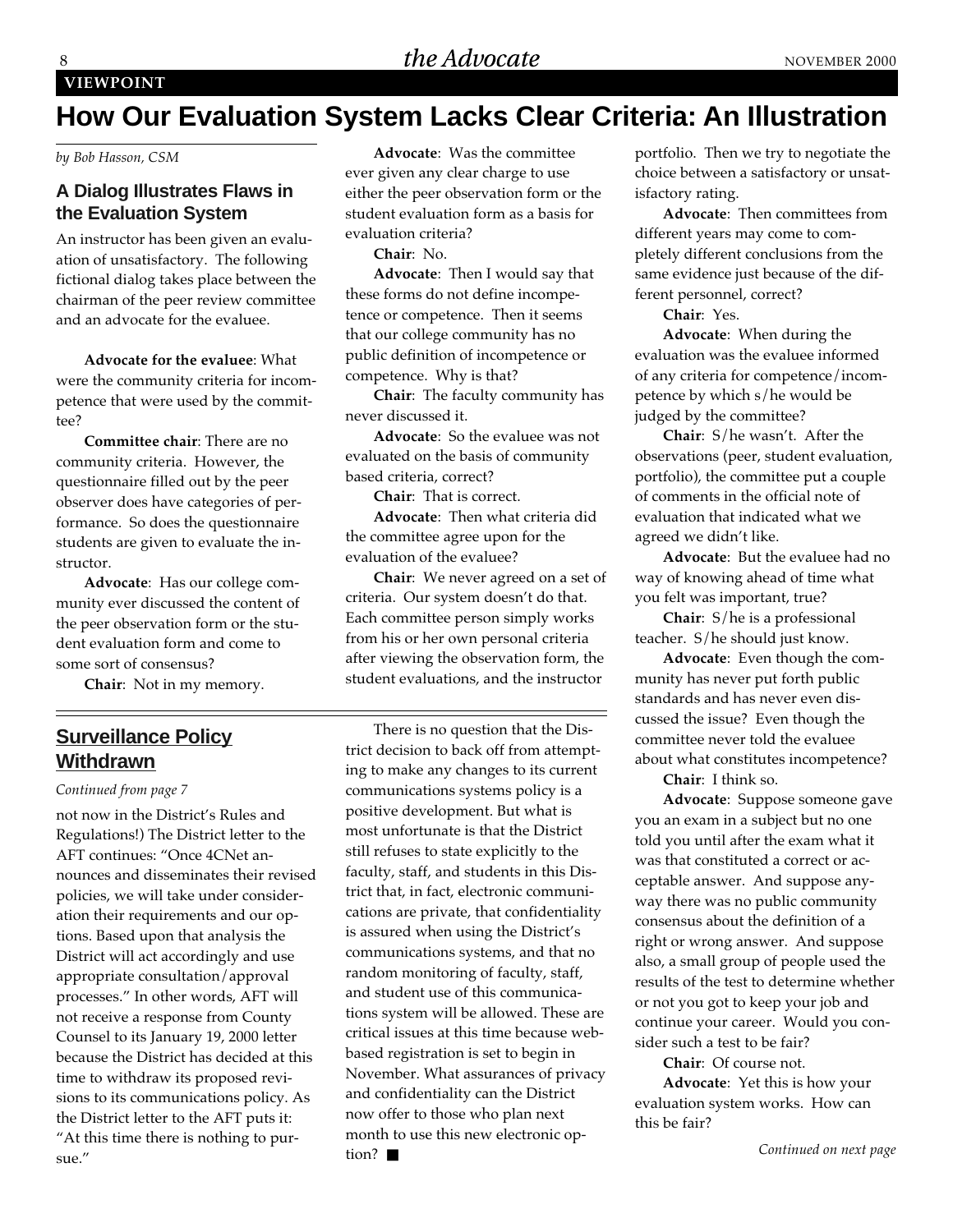### NOVEMBER 2000 **SEXUALLY EXAMPLE 2000**  $the \, Advocate$

#### **VIEWPOINT**

#### **Flaws in the Evaluation System**

*Continued from previous page*

**Chair**: Teachers should just know what constitutes incompetent teaching.

**Advocate**: If the community itself doesn't or can't voice what competence/incompetence is I can't see how the teachers should know.

Another point: suppose the committee and the evaluee have different ideas about teaching. For example the evaluee believes in using cooperative groups and the committee doesn't like the use of groups. Or suppose the committee doesn't like the use of open book tests under any circumstances and the evaluee uses them. Could an unsatisfactory evaluation simply indicate a difference in teaching philosophy between the evaluee and the committee?

**Chair**: Yes.

**Advocate**: Sounds like one more consequence of no community criteria. How would the teacher know ahead of time that his/her teaching philosophy would rub the committee the wrong way and result in an unsatisfactory evaluation?

**Chair**: Well... I guess s/he couldn't know.

#### **Assertions About Problems with the Evaluation System**

The above dialog illustrates the following assertions that I make about the evaluation system:

**Assertion 1**: There are no real criteria for evaluation in the system. The supports for this argument are:

Our college community has never discussed any definition of incompetence. As a result our college community has never agreed in any sense upon any definitions of competence or incompetence. This is true in spite of the content of the peer observation form and the content of the student evaluation form.

When I chaired the tenure review

committee in my division several years ago, there were no criteria for evaluation given to us by our college community. I believe this to be typical.

Tenure review committees can, of course, consult with the tenure review oversight committee, but this committee also has not been charged by the community with any definition of incompetence or competence.

**Assertion 2**: Because each different evaluation committee must make up its own criteria without consulting known community standards (there are none) nor any past history, there are no reasonable controls on uniformity of evaluation over time. The likelihood that two committees from different years would come to different evaluation results based on the same evidence is too high.

**Assertion 3**: The lack of agreed upon criteria for incompetence or competence increases the chances that an unsatisfactory evaluation will largely reflect a difference in teaching philosophy between the evaluee and the evaluation committee.

**Assertion 4**: Evaluees are not informed before or during the evaluation process as to what activities and qualities are considered by the community, or even the committee, to be competent or incompetent. This makes it impossible for the evaluee to accurately predict the impact of his/her teaching actions on the outcome of his/her evaluation.

**Assertion 5**: Because of Assertions 1 through 4, I believe it is difficult to defend any unsatisfactory evaluation as fair.

The present evaluation system is supposed to be formative, for the purposes of helping faculty improve their teaching. Yet an unsatisfactory evaluation is a step along the path to dismissal from employment. I assert that a system that is loaded so heavily with serious consequences cannot be formative in nature.

Also, I argue that it is impossible to have a formative system of evaluation without clear criteria and standards that are known to the evaluee and the evaluators. A system is formative only if the evaluee can see what performance s/he is aiming for so that s/he can judge the gap between actual performance and desired, and then adjust.

#### **Recommendations for a Formative Evaluation Process**

There are implications to this last point. It means to me that, if the community is actually serious about improving teaching through a formative process, then the community needs to:

**1.** Formulate evaluation standards and criteria and examples of performances that satisfy these standards and criteria. These examples might take the form of written vignettes or video clips.

**2.** Hand the criteria, standards, and examples to evaluees at the beginning of the evaluation process.

**3.** As a part of the evaluation process, help evaluees to see where they fall short and then give them another shot — as a part of the process and before assigning a satisfactory/ unsatisfactory judgement.

Short of a program like the above, it is hard for me to believe our community is yet serious about making evaluation a formative process.

To conclude, the present system of evaluation is flawed because it lacks any real criteria or standards for judging performance. The present system is also flawed because it is not structured to be formative — to give teachers the information they need to improve in time to change their performance and head off a summative, and career threatening judgement of unsatisfactory. I assert that we need to change the system to make criteria and standards clear and public and to make the system truly formative. ■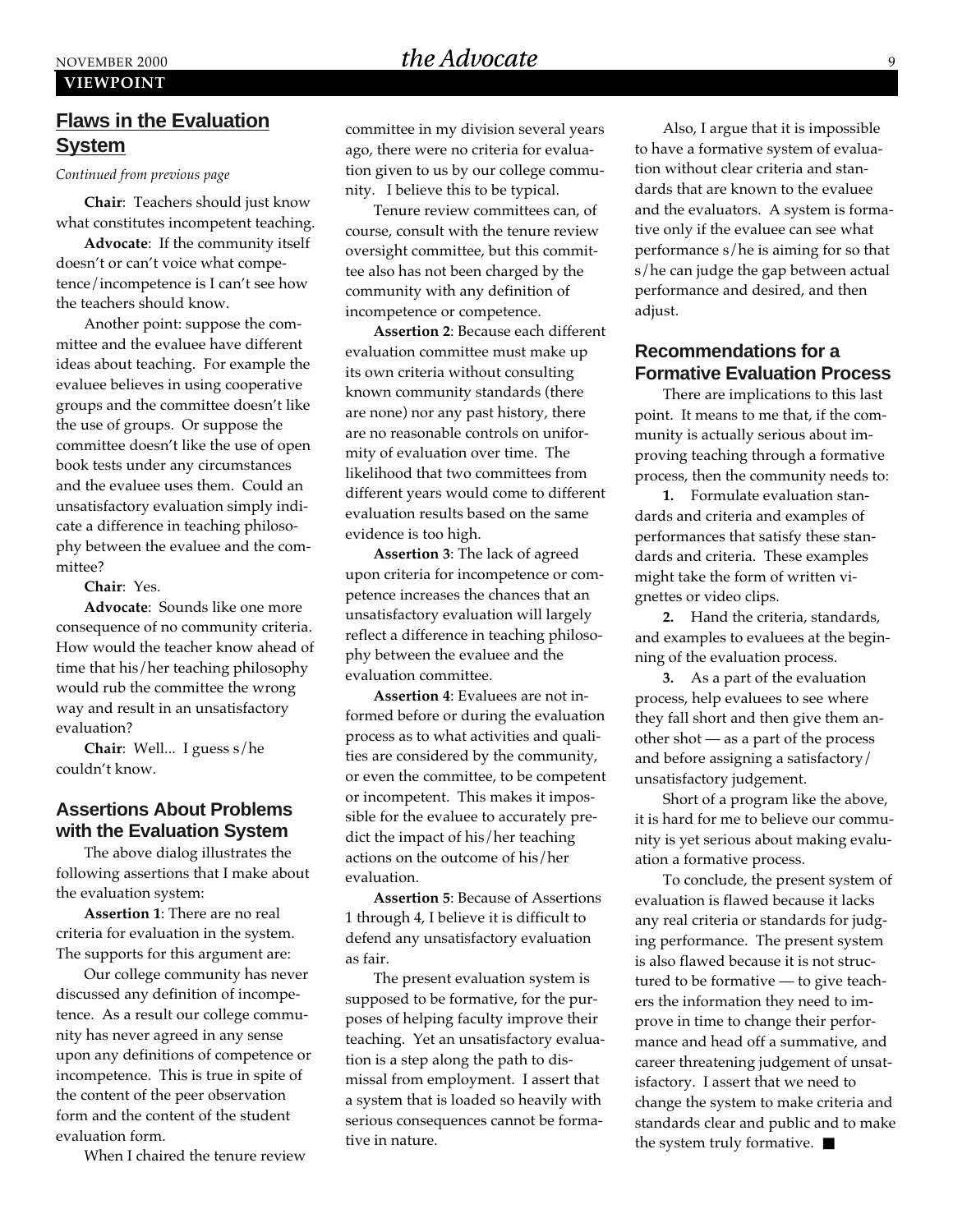#### **How Would Prop. 38 Hurt Community Colleges?**

#### **Proposition 38**

would provide \$4000 vouchers for use in private elementary schools and high schools. But that doesn't mean that Proposition 38 would affect only K-12 education in California.

Proposition 38 would drastically alter the funding system for California education, including community colleges. If the national average for spending in K-12 education is reached—and estimates are that it quickly would be funding levels for community colleges are no longer guaranteed.

Here's how that would happen. Proposition 38 says that once K-12 is funded at the national average, Proposition 98, which now guarantees minimum levels of funding for both K-12 and community

colleges, as well as for child development and state special schools, is suspended. Community colleges will then compete for funding with other higher education systems and everything else in the state budget. And the amount over which they're all competing will be reduced by the \$3 billion or so necessary to pay for vouchers for students already in private schools.

"When it comes to funding education, community colleges always seem to come last," says California Federation of Teachers President Mary Bergan. "Sacramento's high praise for the indispensability of our programs is rarely matched by funding levels for our colleges. What will happen when our dollars are in the same pot with

everyone else's?"

Most community college folks faced with a decision on school vouchers rally instinctively to the side of public education. But they see it as someone else's fight.

Defeating Proposition 38 is everyone's fight. Please help by donating your time, energy and/or money.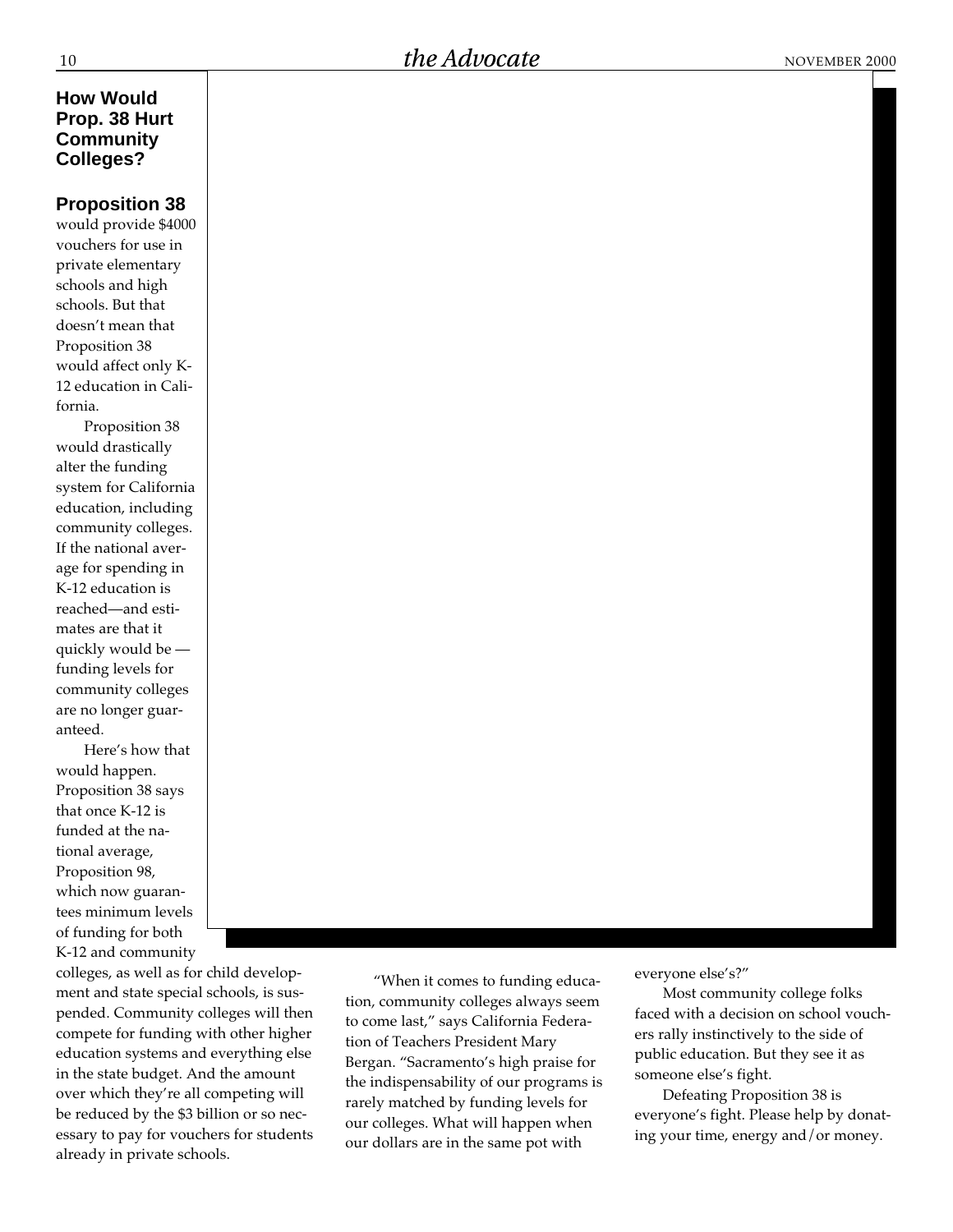#### **Why Should California Voters Support Prop. 39?**

Proposition 39 will fix the way our schools spend money AND fix our schools. The people of California are willing to invest in building and repairing schools. But they need and deserve assurance that school bond funds are spent wisely and effectively, not wasted or mismanaged. Prop 39 does both! If passed, Prop 39 will implement strict provisions that hold administrators directly accountable for the spending of local school bond funds. These accountability requirements will help ensure that every penny of voter-approved school bonds is spent directly on building and repairing classrooms — and not on administration or bureaucracy.

#### **How Will Prop. 39 Fix the Way Schools Spend Money?**

If passed, Prop 39 would impose strict accountability requirements governing the way administrators spend voter-approved school bond funds. These requirements:

- Prohibit using funds for administration or bureaucracy;
- Require local school administrators to provide voters with a specific list of school construction projects to be financed by a proposed bond;
- Cap and limit how much property taxes can be raised by a local school bond;
- Require school districts to undergo two rigid, independent financial and performance audits every year to en-

sure funds are spent only on voterapproved projects and that all bond proceeds are accounted for;

- Mandate independent citizen watchdog committees comprised of local parents, taxpayers, homeowners, seniors, and business leaders to make sure money is not wasted;
- Prohibit these bond votes except during regularly scheduled elections.

#### **Who Supports Prop. 39?**

A diverse, bi-partisan coalition including Governor Gray Davis, former Governor Pete Wilson, California State PTA, California Teachers, AARP, California Chamber of Commerce, California Labor Federation, AFL-CIO, Consumer Federation of California, California Association of REALTORS®, UC and CSU systems, and more than 200 local and statewide community groups and leaders.